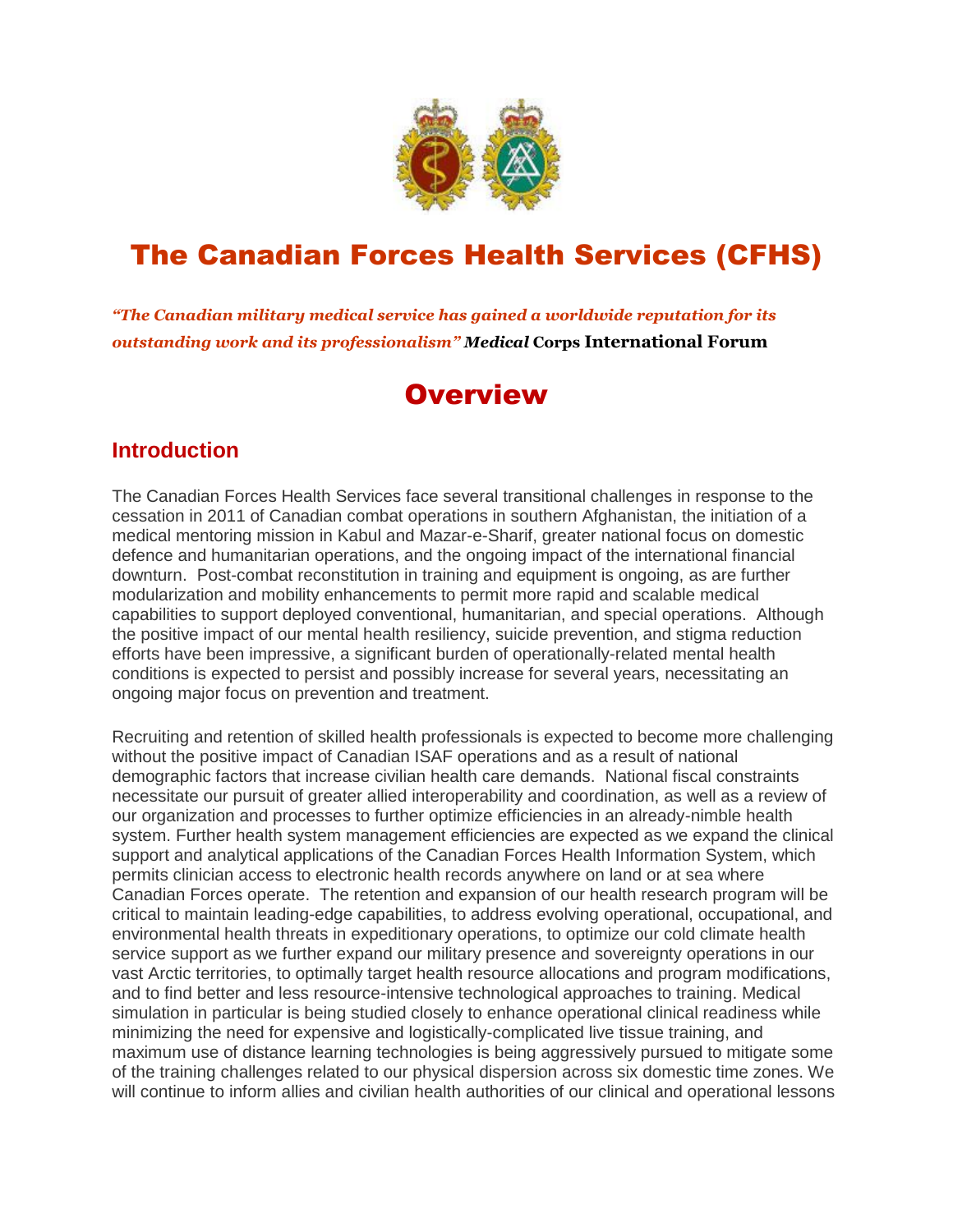learned through almost four years of leading the NATO Role 3 Multi-national Medical unit in Kandahar during combat operations, as done in the November 2011 Canadian Forces Operational Medicine Supplement to the Journal of Trauma.

We have the strong ongoing support of the Canadian government, the senior military leadership, the national civilian medical community, and the Canadian public. Our health professionals are well-trained, experienced, highly effective, disciplined, mission-focused, and incredibly dedicated. With such a foundation, there is no doubt that we will overcome our challenges and continue to maintain and enhance our clinical programs, capabilities, and operational readiness.

## **Main Features of the Canadian Forces Health Services Group**

### **Mission and Vision**

The mission of the Canadian Forces Health Services Group (CF H Svcs Gp) is to provide full spectrum, high quality health services to Canada's fighting forces wherever they serve. We are a professional military health service recognized for providing excellent care as an integral part of a world class fighting force. Our mandate is three-fold:

- 1. Deliver High Quality Health Care
- 2. Provide a Deployable Health Capability
- 3. Provide Health Services Advice

The CF H Svcs Gp is an independent Canadian health jurisdiction and system. This fully integrated team of military and civilian health professionals is a national leader in health services reform. The team supports the Canadian defence strategy by offering a patient-focused comprehensive spectrum of care in evidence-based health services.

The health needs of CF personnel are a top priority for the CF and the Government of Canada. The Surgeon General's obligation to is to provide the advice and services necessary for CF personnel to maintain their health and mental well-being, to prevent disease, to diagnose and treat injury, illness, or disability, and to facilitate rapid return to operational fitness.

### **Organization / Command Structure**

CF H Svcs Gp is a formation of the CF. It includes both the CF Medical and Dental Services. Organizationally, all health services resources for the Regular and Reserve Force are (with few exceptions) under the command of the Surgeon General. Two regional commands respond to domestic requirements: 1 Health Services Group (1 H Svcs Gp) for western Canada and 4 Health Services Group (4 H Svcs Gp) for eastern Canada. CF H Svcs Gp Headquarters is located in the National Capital Region. Dedicated health advisory and planning cells support the Royal Canadian Navy, the Canadian Army, the Royal Canadian Air Force, the CF operational commands, and the CF regional Joint Task Forces.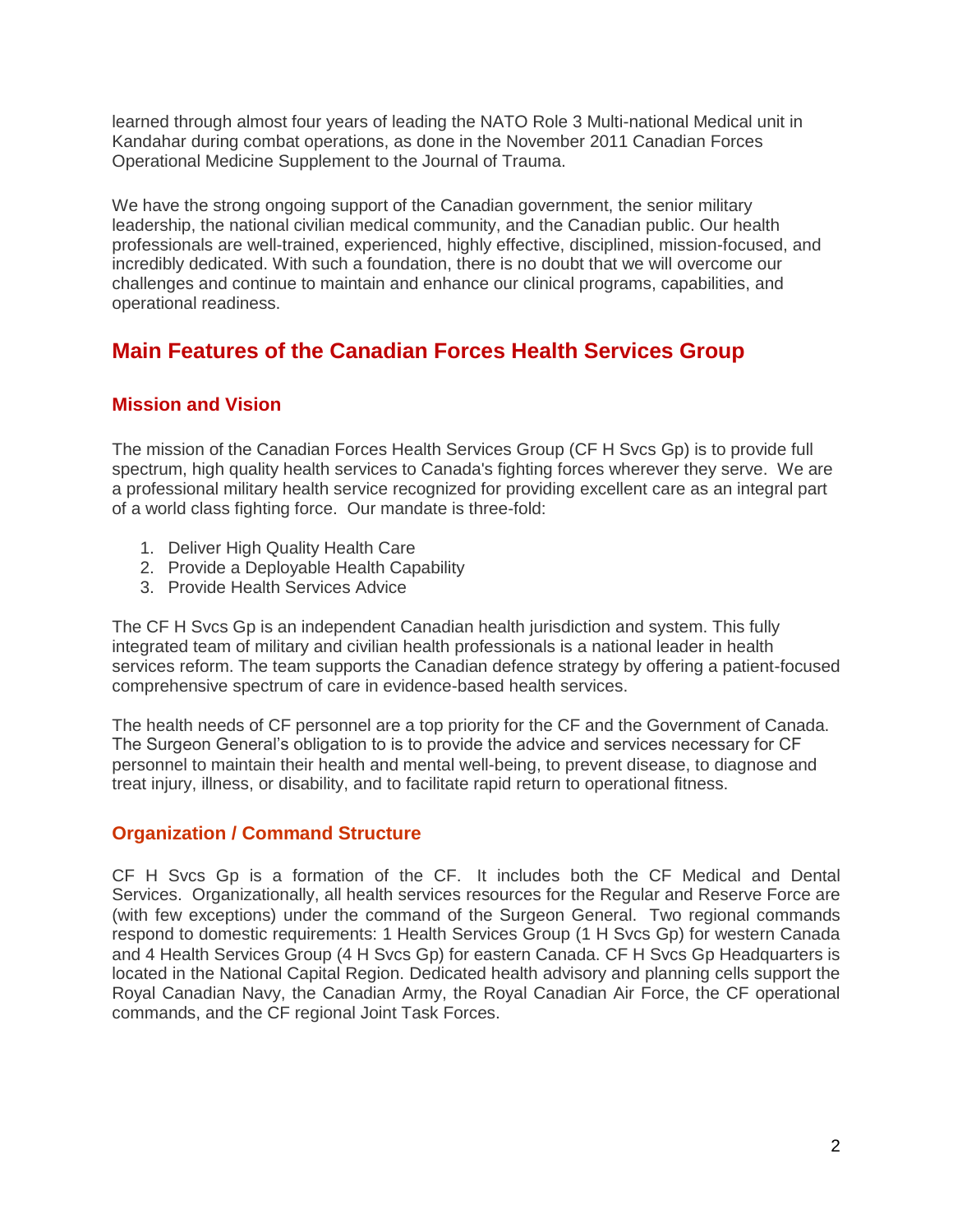Currently, CF H Svcs Gp comprises 43 units and 82 detachments, including static clinics, field ambulances, a field hospital, two schools, one research establishment, a dental unit, one medical equipment depot, and other specialized elements.

## **Training**

CF H Svcs Gp personnel comprise over 40 health occupations. Most university-level professional clinical and scientific qualifications are obtained at civilian universities and



clinical teaching facilities, while most military health training and education takes place at the CF H Svcs Training Centre (TC) located at Canadian Forces Base Borden, Ontario. The TC provides training for the following personnel:

- Medical Technicians
- Dental Technicians
- Preventive Medicine Technicians
- Physician Assistants
- Nurses
- **•** Dentists
- Physicians
- Healthcare administrators
- Health Services Operations Officers
- Biological Science Officers



Canadian Forces Health Services Centre (Ottawa)



Canadian Forces Health Services Training Centre

CF H Svcs Gp partners with civilian health facilities throughout Canada to provide clinical education for students studying to become physician assistants, and it also provides specialty courses in critical care, operating room procedures, and mental health services for nursing students. The TC collaborates with civilian colleges and institutions throughout Canada to provide occupational training for the following occupations:

Medical technician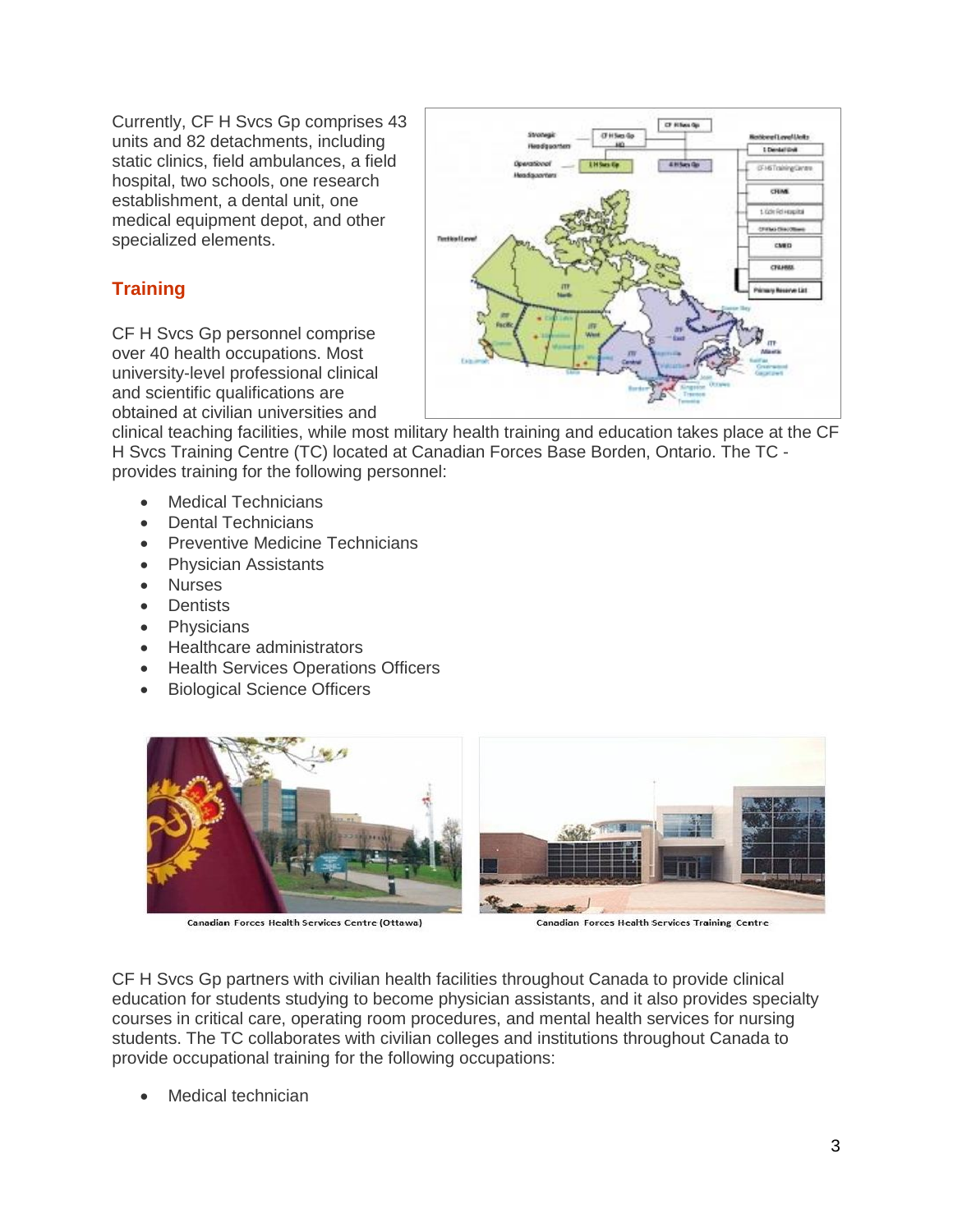- Operating room technician
- Dental technician and hygienist
- Medical laboratory technologist
- Medical radiation technologist
- Biomedical technologist

Advanced education in aerospace medicine and hyperbaric diving medicine occurs at the School of Operational Medicine and the CF Environmental Medicine Establishment in Toronto and a submarine medicine course is conducted at CFB Halifax. In addition to many other postgraduate programs, full specialist residencies in occupational, preventive, aerospace, and hyperbaric medicine are completed at Canadian and American universities.

### **Deployments**

CF H Svcs Gp ensures that every CF member has access to essential health services outside of Canada. During large and established operations, CF H Svcs Gp provides on-site primary and emergency health services, including initial surgery and post-operative care, short-term surgical and medical in-patient care, as well as diagnostic imaging, dental, pharmacy, and laboratory services. Robust health protection capabilities are applied and deployed to identify and maximally mitigate health threats arising from operational, occupational, industrial, and environmental health hazards.

CF H Svcs Gp currently supports 15 international missions. CF health planners supporting the operational commands establish health services appropriate to diverse operational environments, such as the jungles of Central Africa, the deserts of the Middle East, and aboard ships off the Horn of Africa and in the Arabian and Caribbean Seas. For almost four years beginning in 2006, CF H Svcs Gp commanded and provided most of the staff for the NATO Role 3 Multi-national Medical Unit (R3MMU) in Kandahar. It provided tertiary care to coalition forces involved in combat operations in southern Afghanistan and was widely considered one of the best trauma hospitals in the world with a 97% casualty survival rate.



Role3MMU Operating Room Afghanistan



1 Canadian Field Hospital Haiti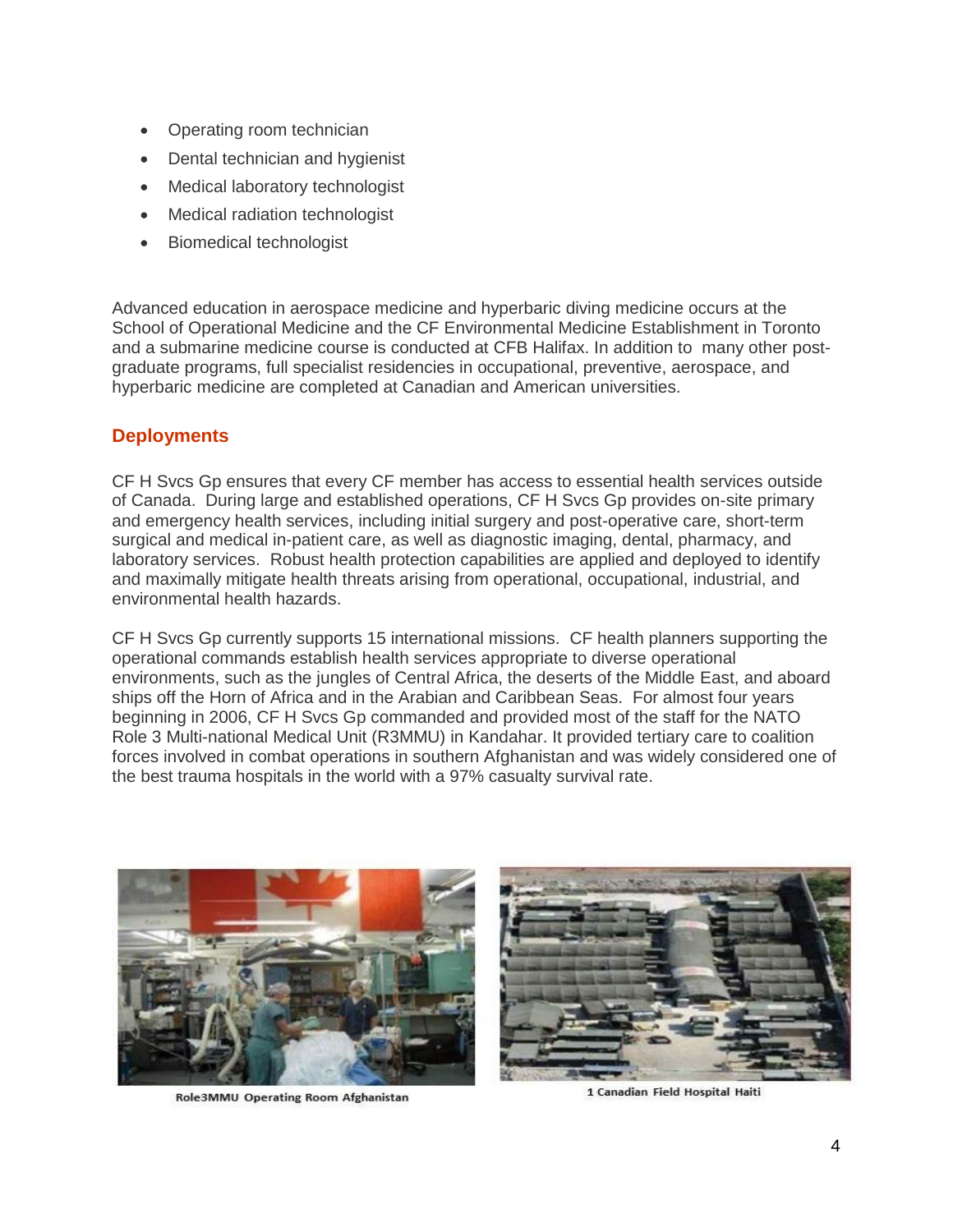In response to the catastrophic earthquake that struck Haiti on 12 January 2010, 1 Canadian Field Hospital rapidly deployed to Léogâne, Haiti and provided a Role 2 Enhanced medicalsurgical facility to support the communities surrounding the city. Its services included laboratory, x-ray imaging, a pharmacy, dental services, 100 beds, two operating rooms, four intensive care units, and four resuscitation bays. Hospital personnel performed 199 surgeries and cared for many in-patients. It also provided surgeons to assist medical non-government organizations in the area.

Among other CF H Svcs Gp elements that provided medical support in other parts of the country, personnel of the Disaster Assistance Response Team (DART) provided in-patient care to wounded Haitians and medical outreach to remote areas. In combination, health personnel of 1 Canadian Field Hospital, the DART, Her Majesty's Canadian Ship (HMCS) Athabascan, and and HMCS Halifax provided relief and treated approximately 22000 earthquake victims, in addition to delivering high-quality care to deployed CF personnel.

CF H Svcs Gp personnel currently mentor Afghan National Army health personnel at the Armed Forces Academy of Medical Sciences in Kabul and the regional military hospital in Mazar-e-Sharif.

### **Civilian-Military Co-operation**

To fulfill its mandate of providing comprehensive health services to CF personnel across Canada and abroad, CF H Svcs Gp is supported by a wide variety of Canadian civilian provincial and federal health agencies. Although its primary mandate is the care of CF members, CF H Svcs Gp is integrated within the mainstream of the national and provincial/territorial health systems through strategic alliances, memoranda of understanding, local arrangements, and a general spirit of cooperation and goodwill. CF H Svcs Gp also enjoys close relationships with allied military medical organizations in NATO and around the world. The complete CF health system has been accredited by Accreditation Canada, an independent healthcare quality authority that is internationally recognized for setting standards of excellence.

#### **Research**

CF H Svcs Gp conducts significant basic and applied militarily-relevant health research through its Surgeon General Health Research Program and through collaborative projects with Defence Research and Development Canada, other partners within the Department of National Defence and other government departments, military health research organizations of the USA and of other allies, Canadian industry, and academia. The latter is coordinated through the Canadian Institute for Military and Veterans Health Research, a network of 22 Canadian universities. CF H Svcs Gp also leads many multi-national research efforts, for example chairing the Health, Medicine, and Protection area committee in NATO's Science and Technology Organization and several of its Research Task Groups. CF H Svcs Gp personnel publish many peer-reviewed articles and technical reports annually, and the November 2011 Canadian Forces Operational Medicine Supplement of The Journal of Trauma consists entirely of Canadian papers relevant to combat operations in southern Afghanistan.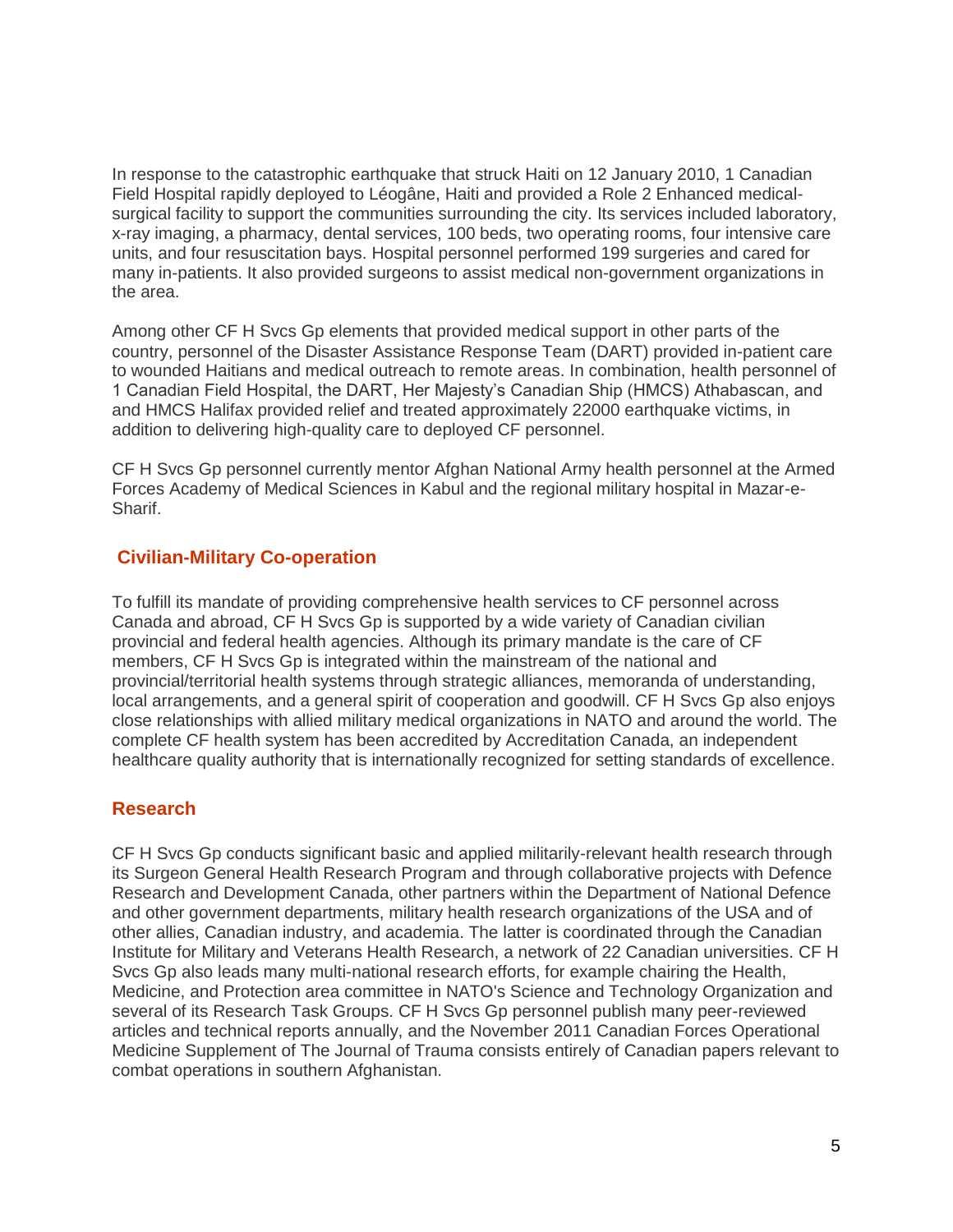# Leadership



**Commander Canadian Forces Health Services Group and Canadian Forces Surgeon General**

**[Brigadier General J.J.R.S. Bernier, OMM, CD, QHP, BA, MD, MPH, DEH,](http://www.cfhsht.org/wp-content/uploads/2013/12/BGen-Bernier-Bio.pdf)  [FRCPC \(Hon\)](http://www.cfhsht.org/wp-content/uploads/2013/12/BGen-Bernier-Bio.pdf)**

### **Deputy Commander Canadian Forces Health Services Group**

**Colonel David Weger, CD**

### **Deputy Surgeon General**

**Colonel H.C. MacKay, CD, MD**

**Chief of Staff Canadian Forces Health Services Group**

**Colonel J.P. Ruel, OMM, CD, BMASc**

**Canadian Forces Health Services Group Chief Warrant Officer**

**Chief Warrant Officer Marchand, MMM, MSC, CD**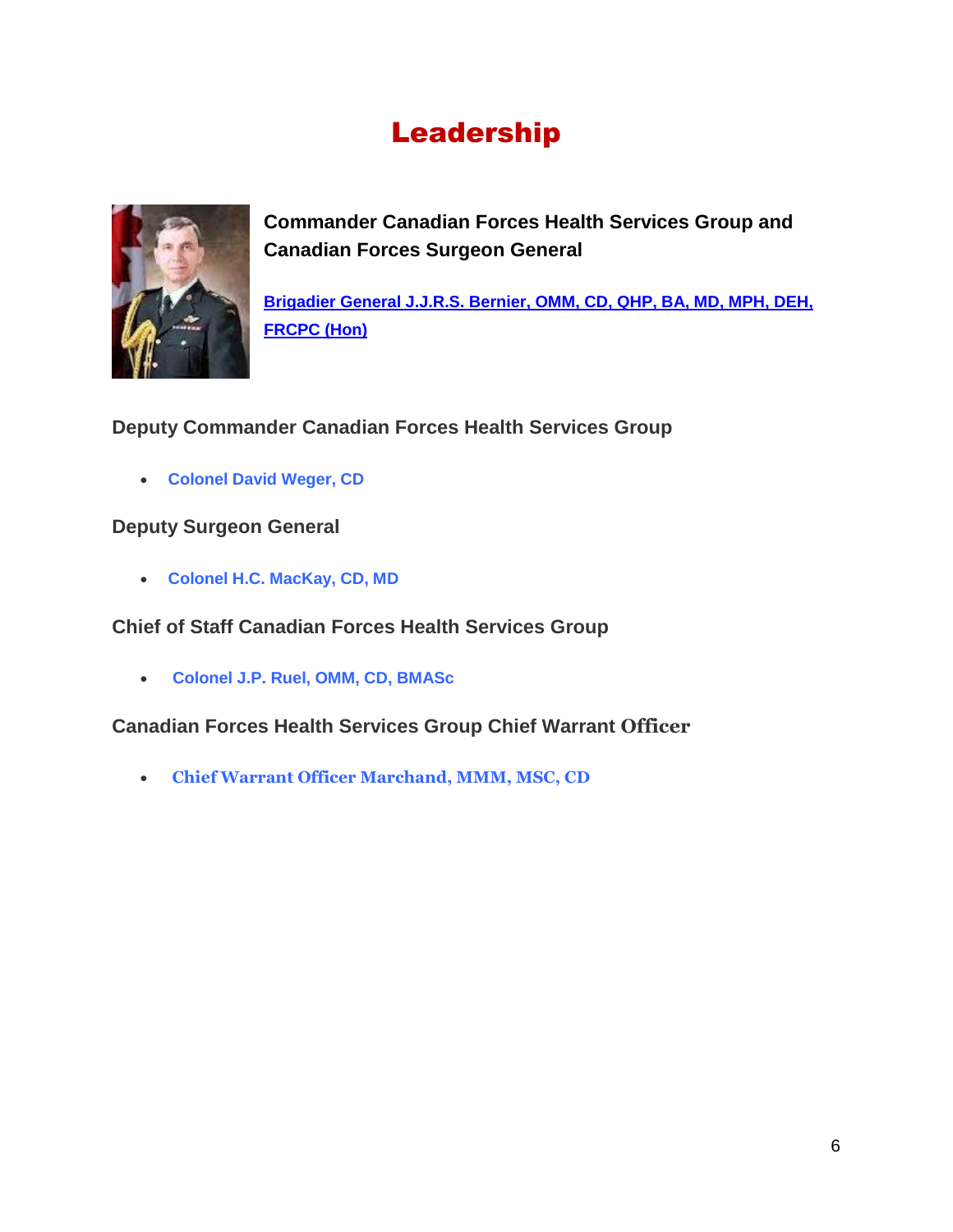## Awards

### **Major-General Barr Award of Excellence**

The Major-General Barr Award of Excellence (referred to hereafter as 'The Award') is presented annually to recognize serving members of the CF H Svcs Gp and CFDS who, through their performance over an extended period of time, have demonstrated a high degree of excellence and professionalism and whose work has contributed to the betterment of the CF Health Services.

The Award consists of a trophy, a monetary award and a framed parchment scroll, signed by the Surgeon General, entitled "Major-General J.W.B. Barr Award of Excellence". The trophy, which is maintained on permanent display at CF H Svcs Gp HQ, is a shield bearing a series of plaques engraved with the names of each recipient.

The Award was instituted to honour the former Colonel Commandant of the Medical Branch and distinguished former member of the Royal Canadian Army Medical Corps and the CF H Svcs Gp.

### **Commander Canadian Forces Health Service Group Commendation**

The Commander Canadian Forces Health Service Group (Comd CF H Svcs Gp) Commendation is designed to officially recognize deserving military and civilian members of the Group, and those who support the Group. The Commendation may be awarded to:

- any member of the Group identified for exemplary service in the form of continuous, very high performance, or a single noteworthy accomplishment
- a person outside the Group for an achievement or for meritorious service that is of benefit to the CF H Svcs Gp; or
- a unit that has performed a deed or activity beyond the demands of normal duty.

The Commendation is a scroll, inscribed with the member's name and an appropriate citation, signed by the Commander CF H Svcs Gp.

### **Surgeon General's Clinical Coins**